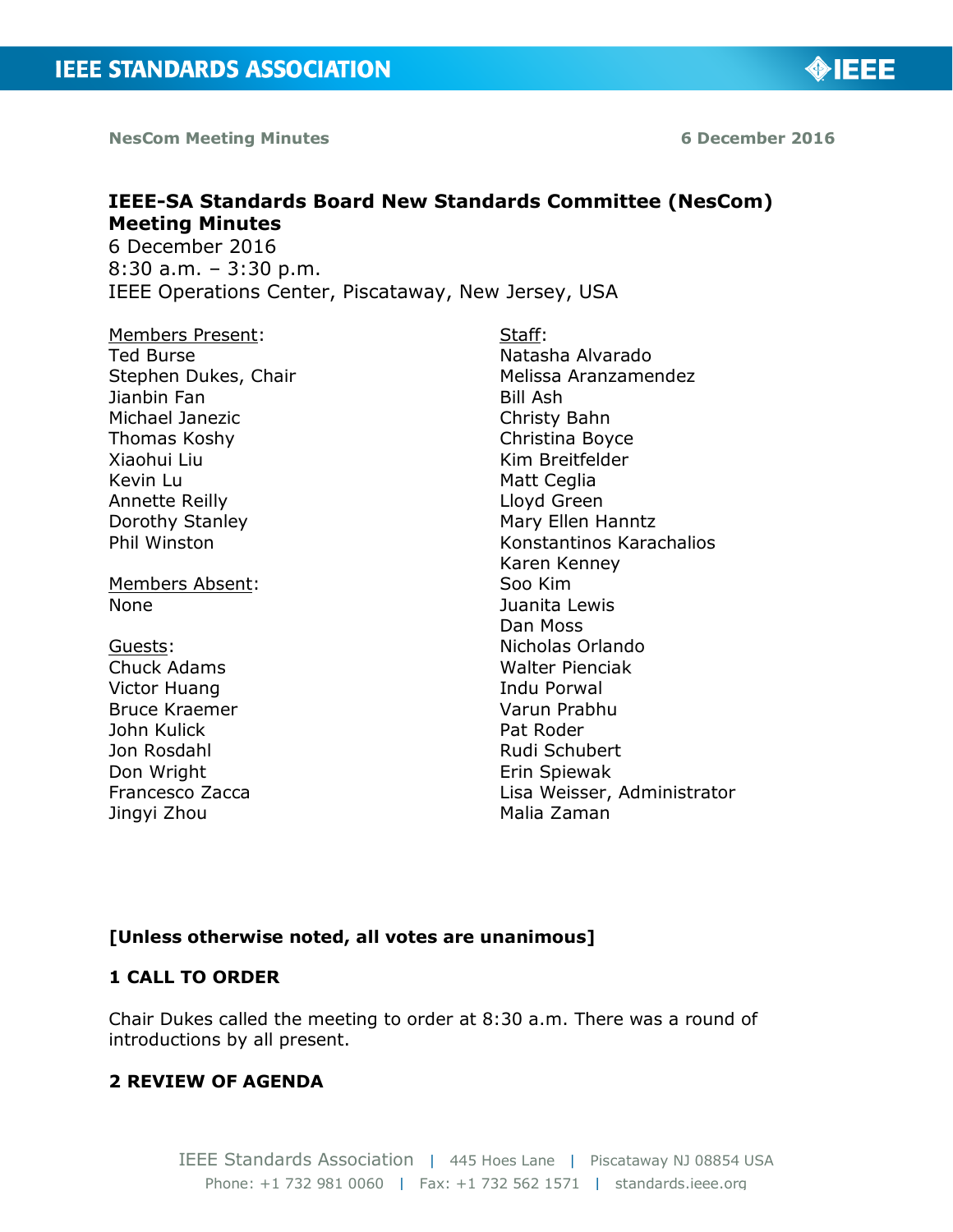Chair Dukes noted that there would be a time-specific discussion at 10:00 a.m. to enable the Com/SDB Chair and some of the COM/SDB Working Group Chairs to dial in for the discussion of the Com/SDB New PARs. NB: Given the unanimous consent to recommend approval of all of these PARs, this teleconference did not take place.

There was a motion to approve the agenda. There was no objection to unanimous consent.

# **2.1 Consent Agenda**

# **2.1.1 Withdrawal Requests**

# IEEE Computer Society/LAN/MAN Standards Committee

#### **P802.22.1**

Standard for Information Technology--Telecommunications and information exchange between systems--Local and metropolitan area networks--Specific requirements Part 22.1: Standard to Enable Spectrum Sharing using Advanced Beaconing

# *Recommendation: Approve PAR withdrawal*

IEEE Industry Applications Society/Technical Books Coordinating Committee

# **P3001.9**

Recommended Practice for the Lighting of Industrial and Commercial Facilities *Recommendation: Approve PAR withdrawal*

IEEE Instrumentation and Measurement Society/TC39 - Measurements in Power **Systems** 

#### **P1878**

Standard for Measurements on Electric Power Systems: Uncertainty Evaluation and **Expression** 

*Recommendation: Approve PAR withdrawal*

#### **2.1.2 PARs to be Administratively Withdrawn**

**P1875** (BTS/RFTech) Recommended Practice for Method of Measurement for Passive Intermodulation for Digital Television and FM In-Band-On-Channel Transmission Components (New PAR)

# **P1009** (C/S2ESC)

Standard for the Archstie Programming Language (New PAR)

**P1723** (C/S2ESC)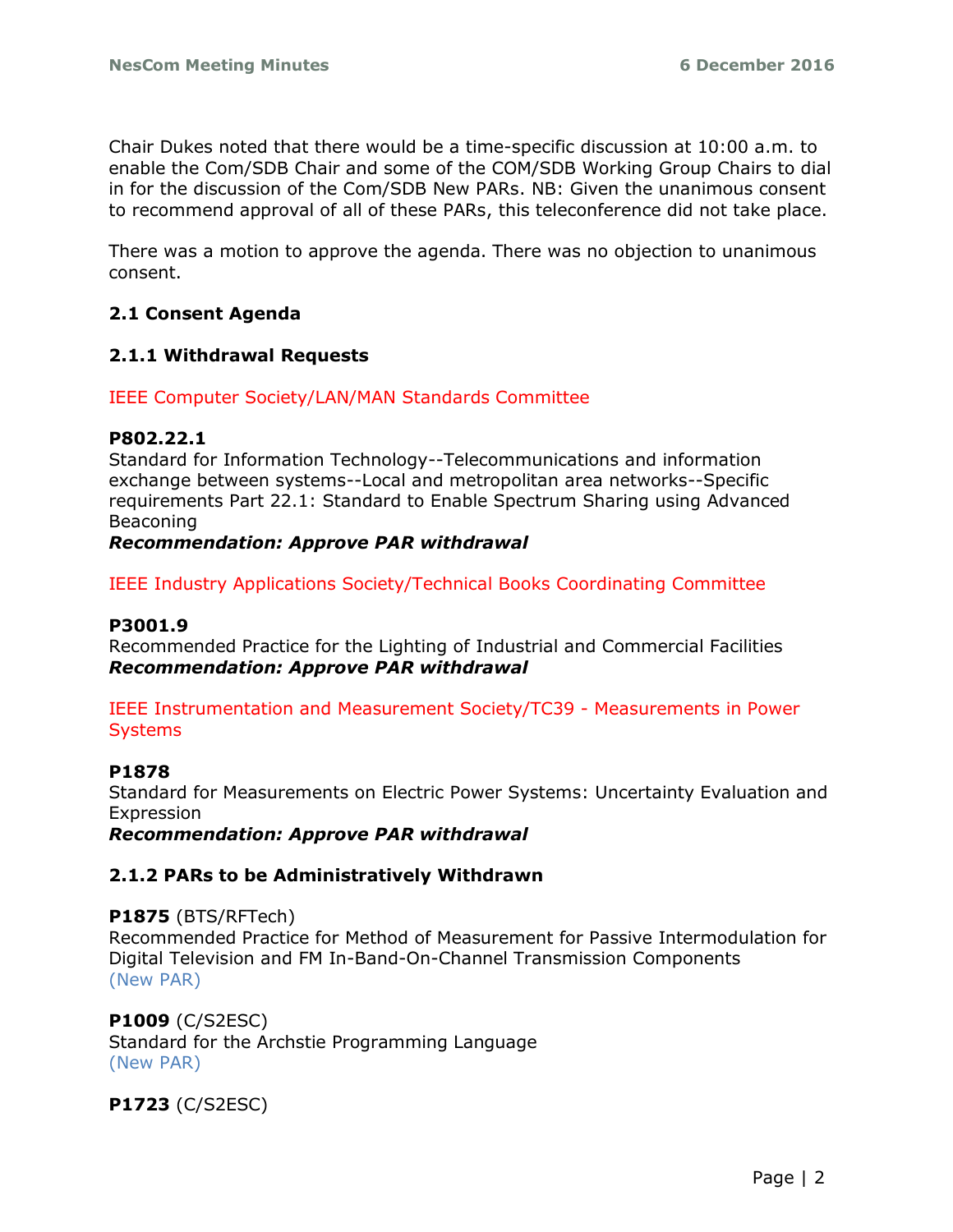Standard for a Service-Oriented Architecture (SOA) Reference Architecture (New PAR)

# **P2030.4** (C/S2ESC)

Guide for Control and Automation Installations Applied to the Electric Power **Infrastructure** (New PAR)

# **P11073-10423** (EMB/11073)

Standard for Health informatics -Personal health device communication - Device specialization - Sleep Monitor (New PAR)

# **P11073-10471a** (EMB/11073)

IEEE Health informatics-Personal health device communication Part 10471: Device specialization-Independent living activity hub Amendment (New PAR)

# **P11073-10302-1** (EMB/11073)

Health informatics - Point-of-care medical device communication - Part 10302-1: Device Specialization - Physiologic monitor, General (New PAR)

# **P11073-10303-1** (EMB/11073)

Health informatics - Point-of-care medical device communication - Part 10303-1: Device Specialization - Ventilator, General (New PAR)

# **P11073-20201** (EMB/11073)

Health informatics -- Point-of-care medical device communication -- Part 20201: Application profile -- Polling mode (New PAR)

# **P11073-20202** (EMB/11073)

Health informatics -- Point-of-care medical device communication -- Part 20202: Application profile -- Baseline asynchronous mode (New PAR)

# **P11073-20301** (EMB/11073)

Health informatics -- Point-of-care medical device communication -- Part 20301: Application profile -- Optional package, remote control (New PAR)

# **P11073-20401** (EMB/11073)

Health informatics -- Point-of-care medical device communication -- Part 20401: Application profile -- Common networking services (New PAR)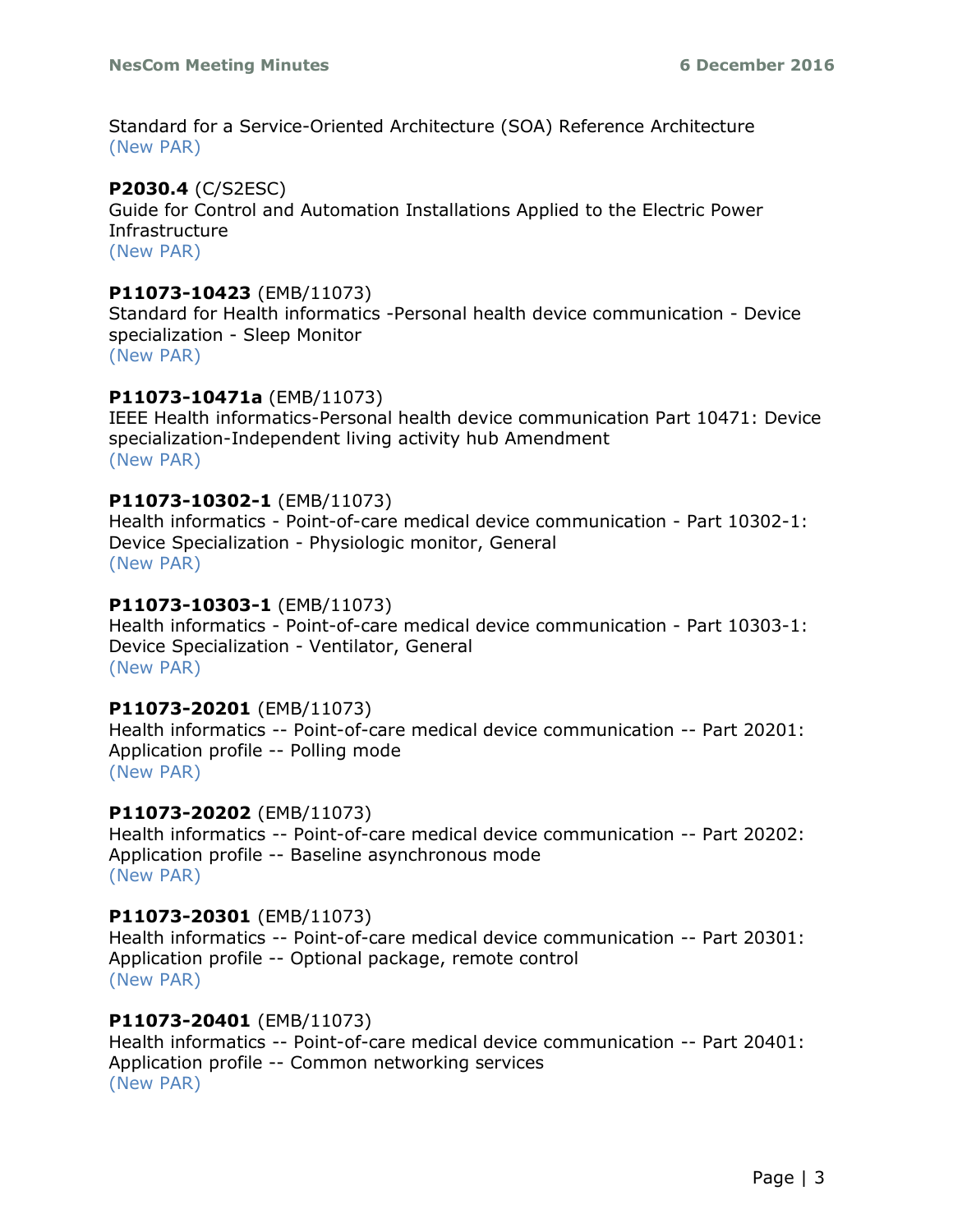#### **P11073-10301-1** (EMB/11073)

Health informatics - Point-of-care medical device communication - Part 10301-1: Device Specialization - Infusion pump, General (New PAR)

**PC62.22.1** (PE/IC) Guide for the Connection of Surge Arresters to Protect Insulated Shielded Electric Power Cable Systems Up to 46 kV (Revision PAR)

**P1821** (PE/SUB) Guide for Usage of Design Tools for Power Electronic Building Blocks (PEBB) and PEBB Based Systems (New PAR)

# **P388** (PEL/SC)

Standard for Transformers and Inductors in Electronic Power Conversion Equipment (Revision PAR)

# **P1547.8** (SASB/SCC21)

Recommended Practice for Establishing Methods and Procedures that Provide Supplemental Support for Implementation Strategies for Expanded Use of IEEE Standard 1547 (New PAR)

**P1609.6** (VT/ITS) Standard for Wireless Access in Vehicular Environments (WAVE) - Remote Management Service (New PAR)

# **2.1.3 A Project Number Change Request was approved for P2680 'Recommended Practice for Databases Used in Utility Automation Systems'. The new number will be PC37.1.2.**

# **3 APPROVAL OF MINUTES FROM THE 29 JUNE 2016 NESCOM MEETING**

There was a motion to approve the 29 June 2016 NesCom meeting minutes. There was no objection to unanimous consent.

# **4 PARS FOR DISCUSSION**

# **4.1 Modified PARs**

# IEEE Computer Society/LAN/MAN Standards Committee

#### **P802c**

Standard for Local and Metropolitan Area Networks: Overview and Architecture Amendment: Local Medium Access Control (MAC) Address Usage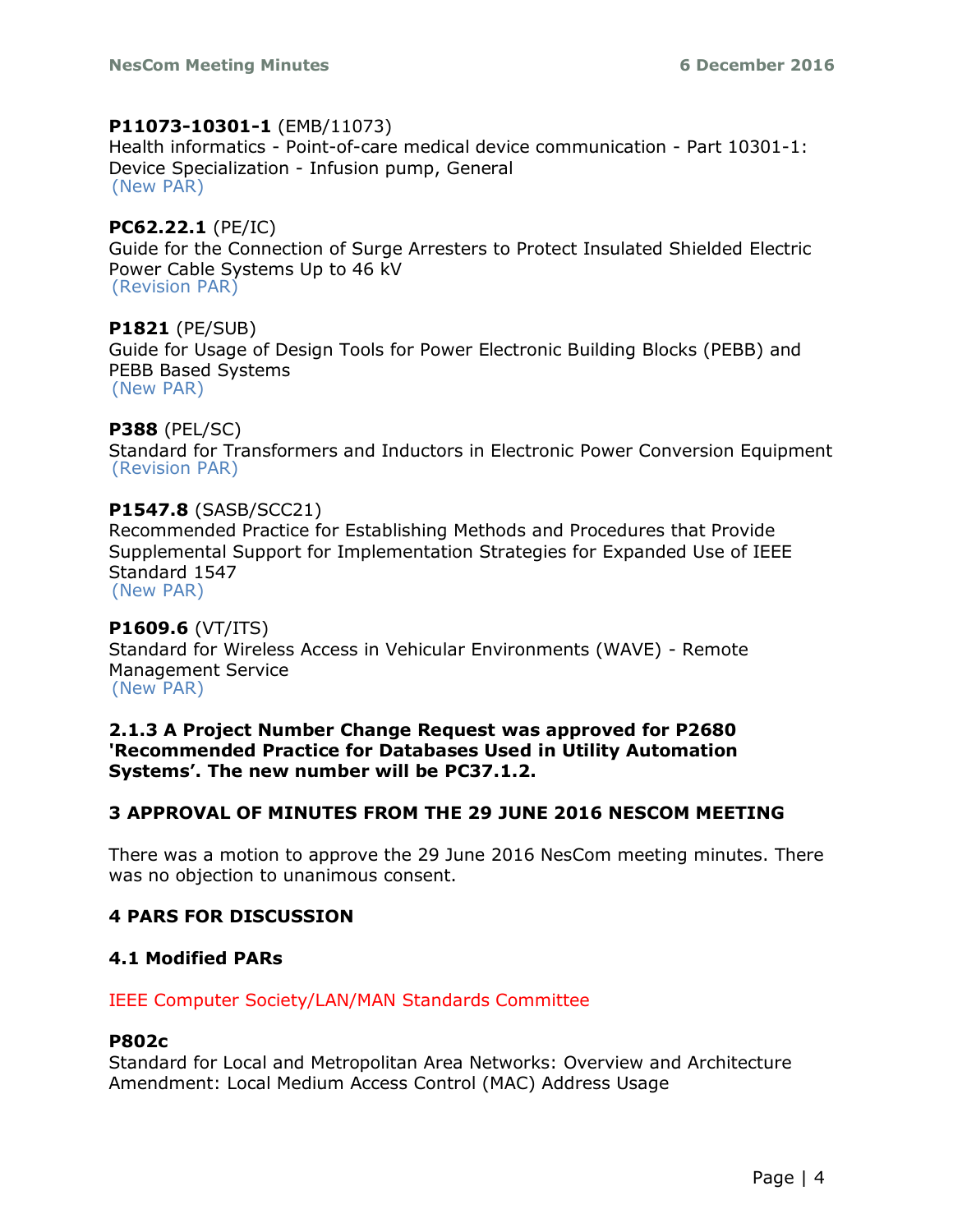# *Recommendation: Approve modified PAR*

# IEEE Power and Energy Society/Insulated Conductors

# **P442**

Guide for Thermal Resistivity Measurements of Soils and Backfill Materials *Recommendation: Approve modified PAR*

IEEE Vehicular Technology Society/Intelligent Transportation Systems

# **P1609.2a**

Standard for Wireless Access in Vehicular Environments--Security Services for Applications and Management Messages Amendment *Recommendation: Approve modified PAR*

# **4.2 Extension Requests**

IEEE Computer Society/Test Technology

# **P1450.4**

Standard for Extensions to Standard Test Interface Language (STIL) (IEEE Std. 1450-1999) for Test Flow Specification *Recommendation: Approve request for an extension until December 2017*

# **P1804**

Standard for Fault Accounting and Coverage Reporting to Digital Modules (FACR) *Recommendation: Approve request for an extension until December 2017*

# IEEE Communications Society/Standards Development Board

# **P1903.1**

Standard for Content Delivery Protocols of Next Generation Service Overlay Network (NGSON)

*Recommendation: Approve request for an extension until December 2017*

# **P1903.2**

Standard for Service Composition Protocols of Next Generation Service Overlay Network (NGSON)

*Recommendation: Approve request for an extension until December 2017*

# **P1903.3**

Standard for Self-Organizing Management Protocols of Next Generation Service Overlay Network (NGSON)

*Recommendation: Approve request for an extension until December 2017*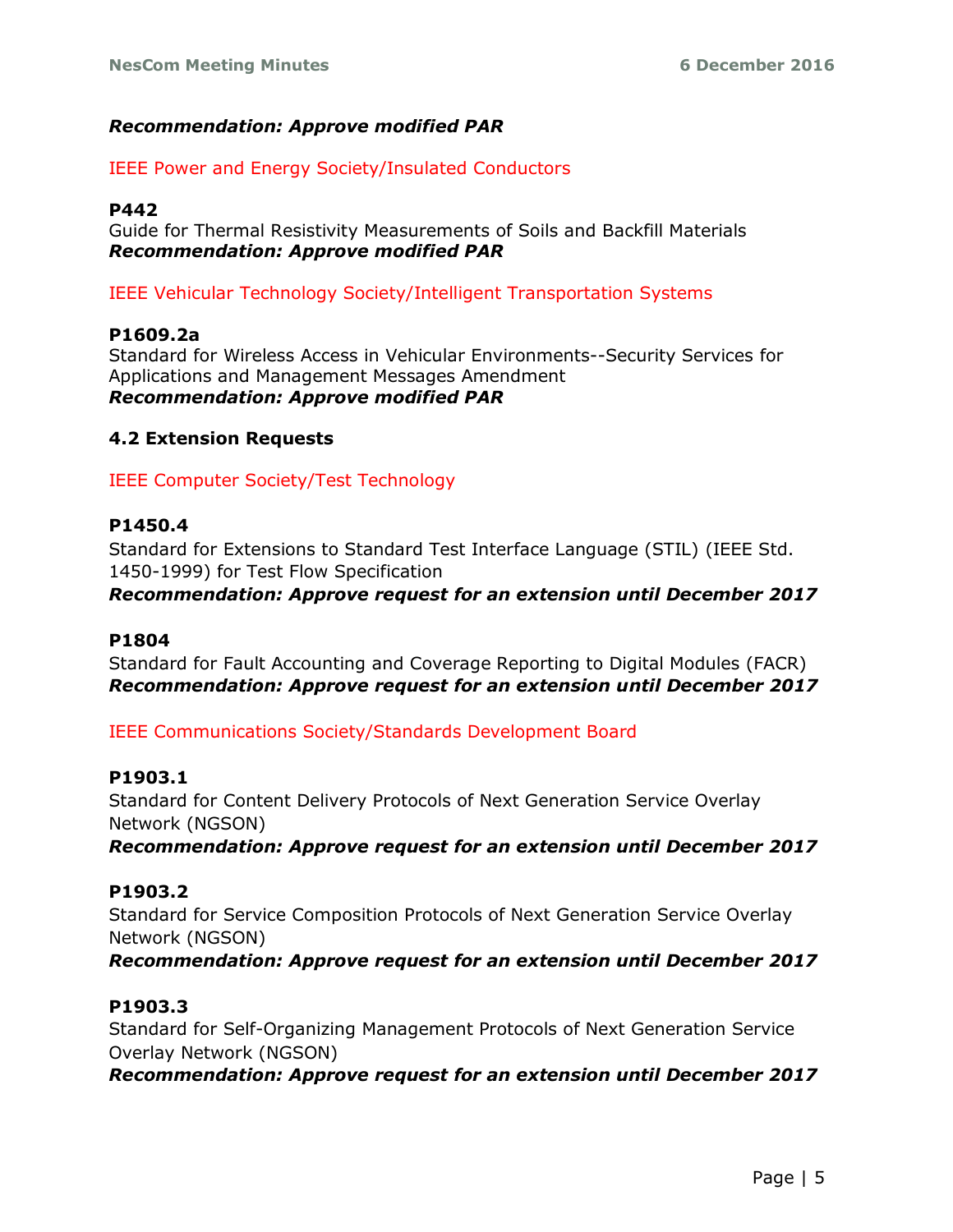# IEEE Industry Applications Society/Petroleum & Chemical Industry

# **P844.1**

844.1/CSA C22.2 No.293.1: Standard for Skin Effect Trace Heating of Pipelines, Vessels, Equipment, and Structures - General, Testing, Marking, and Documentation Requirements

*Recommendation: Approve request for an extension until December 2017*

# **P844.2**

844.2/CSA C293.2: Standard for Skin Effect Trace Heating of Pipelines, Vessels, Equipment, and Structures - Application Guide for Design, Installation, Testing, Commissioning, and Maintenance

*Recommendation: Approve request for an extension until December 2017*

IEEE Industry Applications Society/Technical Books Coordinating Committee

# **P3003.1**

Recommended Practice for the System Grounding of Industrial and Commercial Power Systems

# *Recommendation: Approve request for an extension until December 2017*

# **P3004.3**

Recommended Practice for the Application of Low-Voltage Fuses in Industrial and Commercial Power Systems

*Recommendation: Approve request for an extension until December 2017*

# **P3004.10**

Recommended Practice for Generator Protection in Industrial and Commercial Power Systems

*Recommendation: Approve request for an extension until December 2017*

# **P3004.11**

Recommended Practice for Bus and Switchgear Protection in Industrial and Commercial Power Systems

*Recommendation: Approve request for an extension until December 2017*

IEEE Industrial Electronics Society/Industrial Electronics Society Standards Committee

# **P21451-001**

Recommended Practice for Signal Treatment Applied to Smart Transducers *Recommendation: Approve request for an extension until December 2017*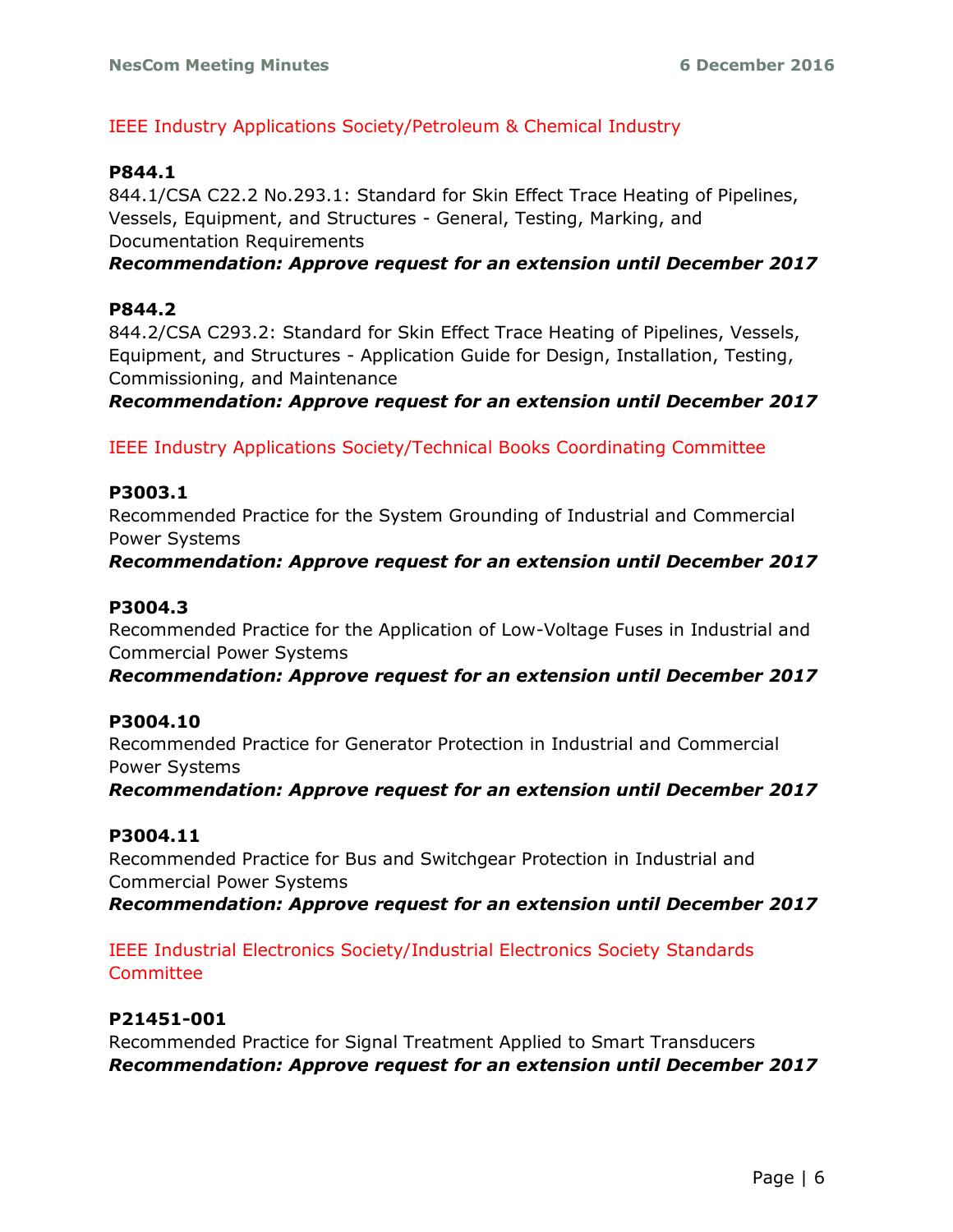IEEE Instrumentation and Measurement Society/TC4 - High Frequency **Measurement** 

# **P378**

Recommended Practices for Scattering Parameter Measurements Using Vector Network Analyzers *Recommendation: Approve request for an extension until December 2017*

IEEE Instrumentation and Measurement Society/TC9 - Sensor Technology

# **P1451.4a**

Standard for a Smart Transducer Interface for Sensors and Actuators - Mixed-Mode Communication Protocols and Transducer Electronic Data Sheet (TEDS) Formats - Amendment

*Recommendation: Approve request for an extension until December 2018*

# **P21451-1**

Standard for Smart Transducer Interface for Sensors and Actuators - Common Network Services

# *Recommendation: Approve request for an extension until December 2018*

# **P21451-1-4**

Standard for a Smart Transducer Interface for Sensors, Actuators, and Devices eXtensible Messaging and Presence Protocol (XMPP) for Networked Device Communication

*Recommendation: Approve request for an extension until December 2018*

IEEE Microwave Theory and Techniques Society/Standards Coordinating Committee

# **P1549-2011/Cor 1**

Standard for Microwave Filter Definitions - Corrigendum 1 *Recommendation: Approve request for an extension until December 2017*

# IEEE Power and Energy Society/Electric Machinery

# **P112**

Standard Test Procedure for Polyphase Induction Motors and Generators *Recommendation: Approve request for an extension until December 2017*

# **P1719**

Guide for Evaluating Stator Cores of AC Electric Machines Rated 1 MVA and Higher *Recommendation: Approve request for an extension until December 2018*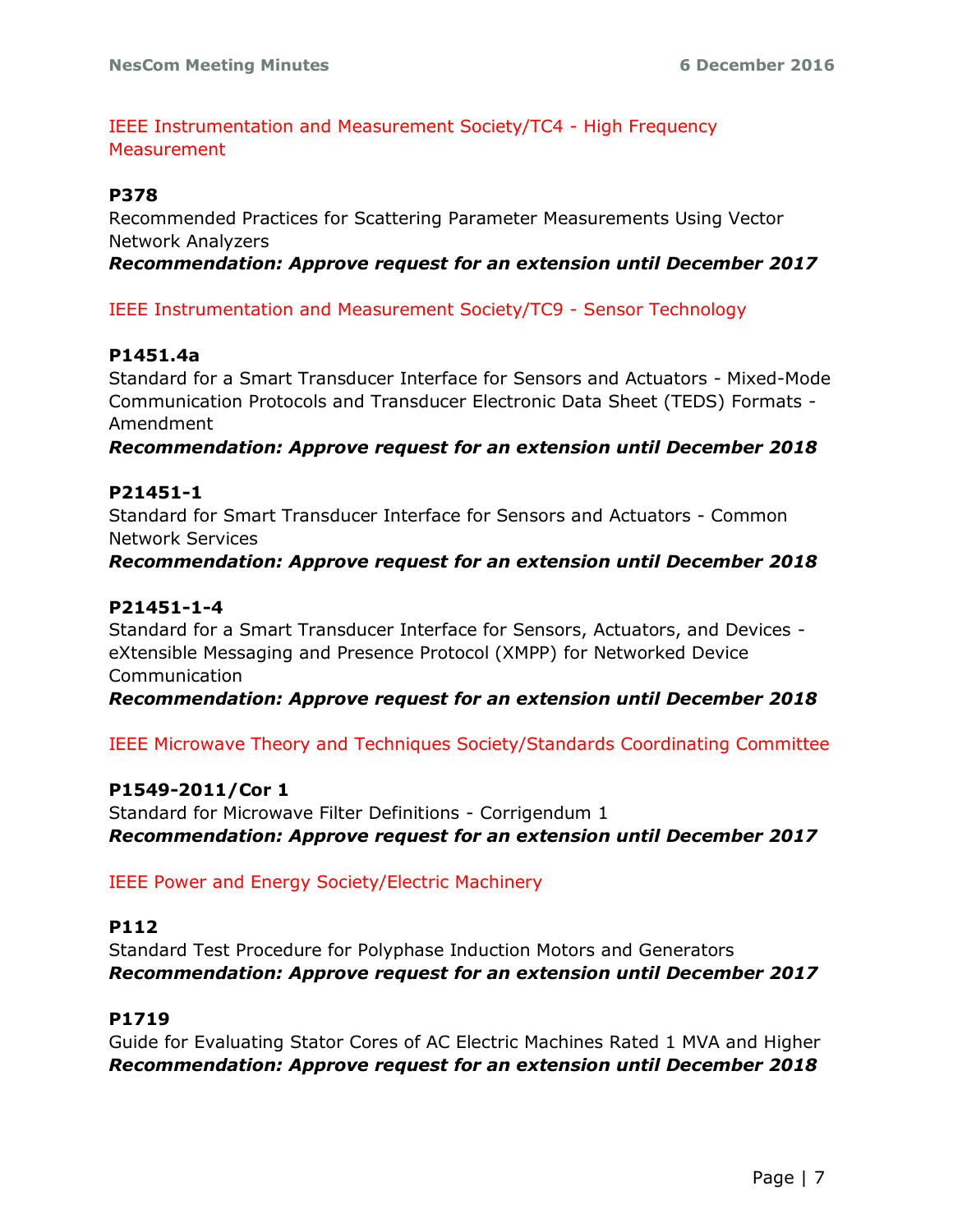# IEEE Power and Energy Society/Nuclear Power Engineering

# **P690**

Standard for the Design and Installation of Cable Systems for Class 1E Circuits in Nuclear Power Generating Stations

*Recommendation: Approve request for an extension until December 2018*

# **P1082**

Guide for Incorporating Human Reliability Analysis into Probabilistic Risk Assessments for Nuclear Power Generating Stations and other Nuclear Facilities *Recommendation: Approve request for an extension until December 2017*

IEEE Power and Energy Society/Power System Relaying

# **PC37.116**

Guide for Protective Relay Application to Transmission-Line Series Capacitor Banks *Recommendation: Approve request for an extension until December 2019*

# **PC37.237**

Standard Requirements for Time Tags Created by Intelligent Electronic Devices - COMTAG(TM)

*Recommendation: Approve request for an extension until December 2017*

# **PC37.241**

Guide for Application of Optical Instrument Transformers for Protective Relaying *Recommendation: Approve request for an extension until December 2017*

IEEE Power and Energy Society/Surge Protective Devices/High Voltage

# **PC62.82.2**

Guide for the Application of Insulation Coordination *Recommendation: Approve request for an extension until December 2018*

# **PC62.92.2**

Guide for the Application of Neutral Grounding In Electrical Utility Systems, Part II - Synchronous Generator Systems

*Recommendation: Approve request for an extension until December 2017*

# IEEE Power and Energy Society/Surge Protective Devices/Low Voltage

# **PC62.41.3**

Guide for Interactions Between Power System Disturbances and Surge Protective **Devices**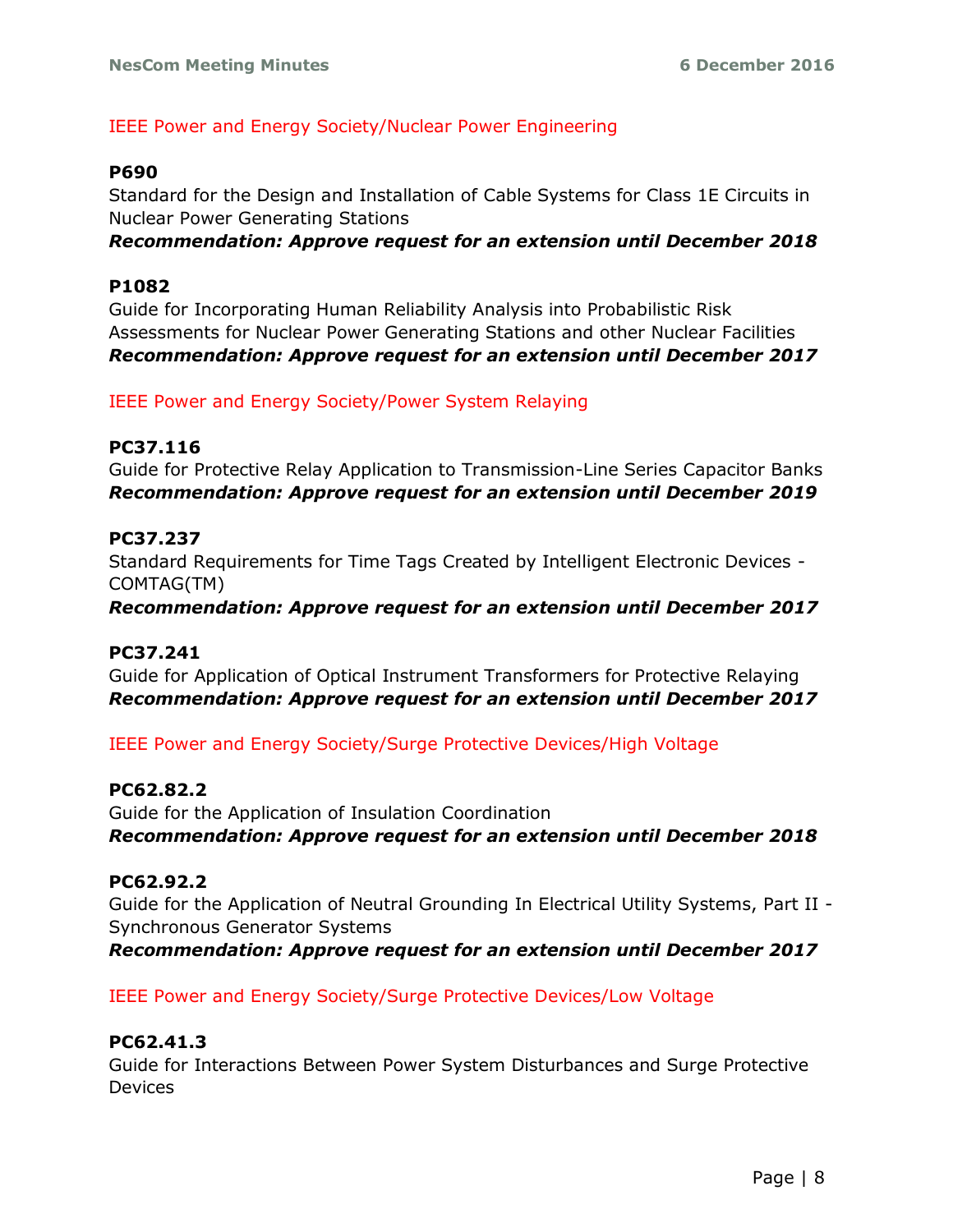# *Recommendation: Approve request for an extension until December 2017*

## IEEE Power and Energy Society/Substations

# **P693**

Recommended Practice for Seismic Design of Substations *Recommendation: Approve request for an extension until December 2018*

IEEE Power and Energy Society/Switchgear

# **PC37.06.1**

Recommended Practice for Preferred Ratings for High-Voltage (>1000 Volts) AC Circuit Breakers Designated Definite Purpose for Fast Transient Recovery Voltage Rise Times

*Recommendation: Approve request for an extension until December 2017*

#### **C37.20.7**

Guide for Testing Switchgear Rated 38 kV or Below for Internal Arcing Faults *Recommendation: Approve request for an extension until December 2018*

# **PC37.30.3**

Standard Requirements for High Voltage Interrupter Switches, Interrupters, or Interrupting Aids Used On or Attached To Switches Rated for Alternating Currents Above 1000 Volts

*Recommendation: Approve request for an extension until December 2017*

# **PC37.30.4**

Standard for Test Code for Switching and Fault Making Tests for High Voltage Interrupter Switches, Interrupters or Interrupting Aids Used On or Attached To Switches Rated for Alternating Currents Above 1000 Volts.

*Recommendation: Approve request for an extension until December 2018*

# **PC37.60**

High-Voltage Switchgear and Controlgear - Part 111: Automatic Circuit Reclosers for Alternating Current Systems Up To and Including 38 kV *Recommendation: Approve request for an extension until December 2017*

# **PC37.66**

Standard Requirements for Capacitor Switches for AC Systems (1 kV to 38 kV) *Recommendation: Approve request for an extension until December 2018*

**PC37.100.2**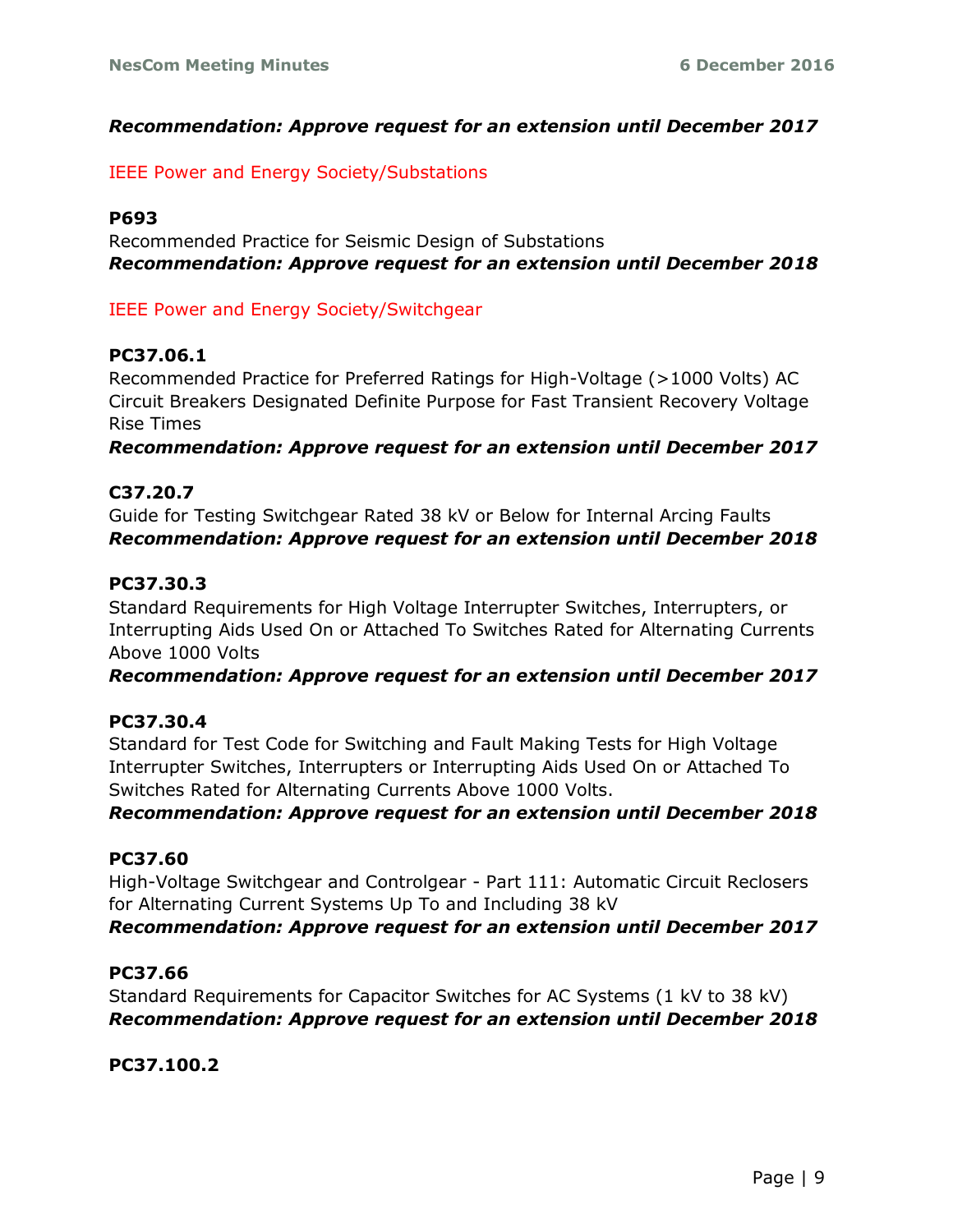Standard for Common Requirements for Testing of AC Capacitance Current Switching Devices Over 1000 V

*Recommendation: Conditionally approve request for an extension until December 2017; contingent upon changing the request to a one-year extension. NB: the condition has been met.*

# IEEE Power and Energy Society/Transformers

# **P1276**

Guide for the Application of High-Temperature Insulation Materials in Liquid-Immersed Distribution, Power and Regulating Transformers *Recommendation: Approve request for an extension until December 2018*

# **PC57.12.20**

Standard for Overhead-Type Distribution Transformers 500 kVA and Smaller: High Voltage, 34 500 V and Below; Low Voltage, 7970/13 800Y V and Below *Recommendation: Approve request for an extension until December 2017*

# **PC57.12.39**

Standard Requirements for Distribution Transformer Tank Pressure Coordination *Recommendation: Approve request for an extension until December 2017*

# **PC57.13.7**

Standard for Current Transformers with a Maximum mA Secondary Current of 250 mA

*Recommendation: Approve request for an extension until December 2017*

# **PC57.120**

Guide for Loss Evaluation of Distribution and Power Transformers and Reactors *Recommendation: Approve request for an extension until December 2017*

# **PC57.158**

Guide for the Application of Tertiary and Stabilizing Windings in Power **Transformers** *Recommendation: Approve request for an extension until December 2018*

# IEEE-SASB Coordinating Committees/SCC20 - Test and Diagnosis for Electronic Systems

# **P1671.1**

Standard for Automatic Test Markup Language (ATML) Test Description *Recommendation: Approve request for an extension until December 2017*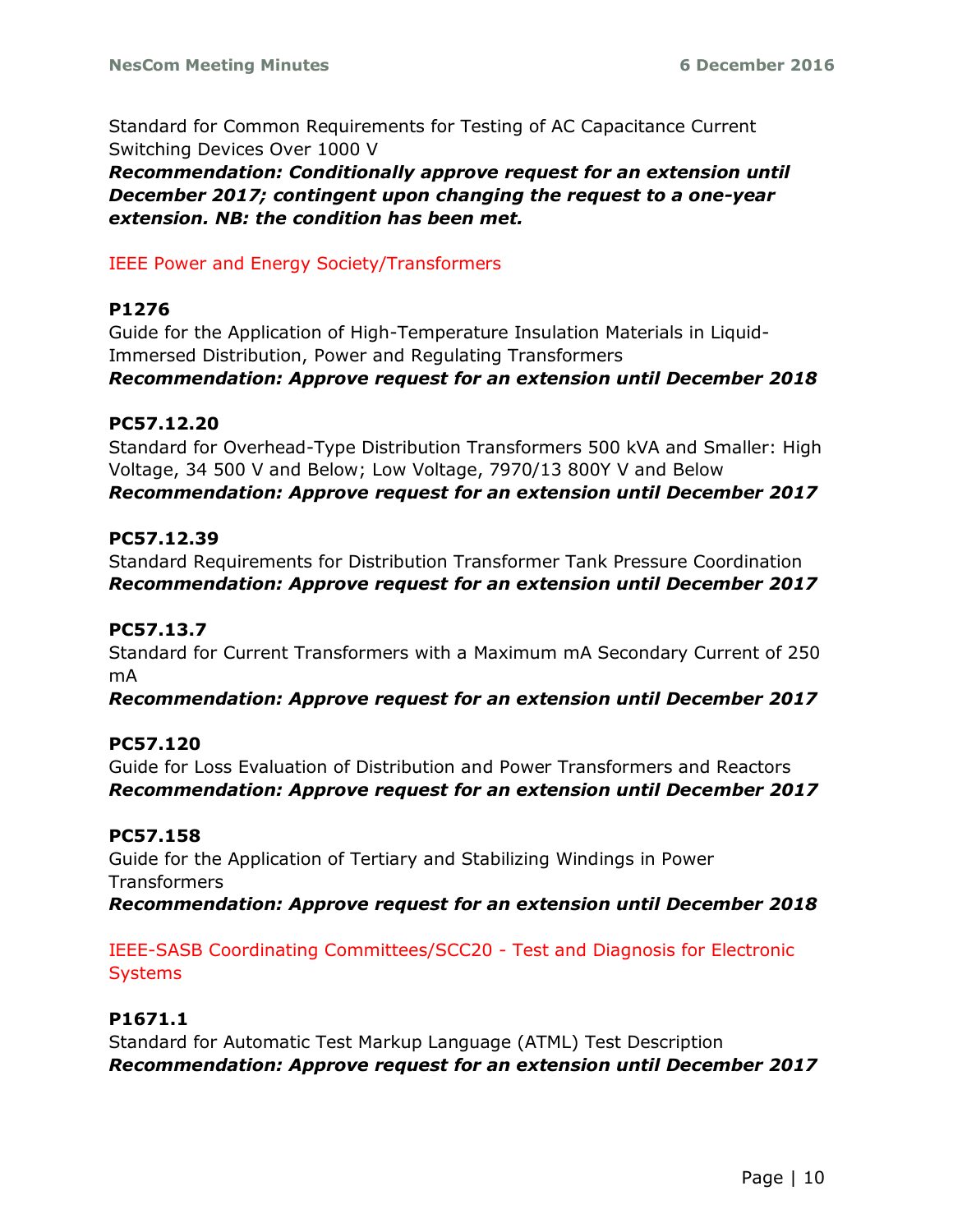# **P1671.3**

Standard for Automatic Test Markup Language (ATML) Unit Under Test (UUT) Description

*Recommendation: Approve request for an extension until December 2017*

IEEE-SASB Coordinating Committees/SCC39 - International Committee on Electromagnetic Safety

# **P62704-1**

Standard for Determining the Peak Spatial Average Specific Absorption Rate (SAR) in the Human Body from Wireless Communications Devices, 30 MHz - 6 GHz Part 1: General Requirements for Using the Finite Difference Time Domain (FDTD) Method for SAR Calculations

*Recommendation: Approve request for an extension until December 2017*

# **P62704-2**

Standard for Determining the Peak Spatial Average Specific Absorption Rate (SAR) in the Human Body from Wireless Communications Devices, 30 MHz - 6 GHz Part 2: Specific Requirements for Finite Difference Time Domain (FDTD) Modelling of Exposure from Vehicle Mounted Antennas

*Recommendation: Approve request for an extension until December 2017*

# **4.3 New PARs**

IEEE-SA Board of Governors/Corporate Advisory Group

# **P1858-2016/Cor 1**

Standard for Camera Phone Image Quality (CPIQ) - Corrigendum 1 *Recommendation: Approve new PAR until December 2020*

# **P2755**

Guide to Terms and Concepts in Intelligent Process Automation *Recommendation: Approve new PAR until December 2020 (6 in favor, 3 opposed)*

The Sponsor of this entity PAR changed during the December SASB meeting series from IEEE Computational Intelligence Society/Standards Committee (CIS/SC) to IEEE-SA Board of Governors/Corporate Advisory Group (BOG/CAG). CIS/SC was meeting just before the SASB meeting series to decide whether or not to authorize the PAR. Given the potential for lack of Sponsorship and the number of entities listed on the PAR, BOG/CAG also reviewed the PAR and voted on it prior to the NesCom meeting, and agreed to Sponsor the PAR if CIS/SC did not authorize it. Staff learned shortly before the NesCom meeting that CIS/SC postponed its decision to authorize the PAR because it did not have enough information to make the decision. While the PAR was recommended for approval with BOG/CAG as the current Sponsor, it is noted that Phil Winston spoke against the motion because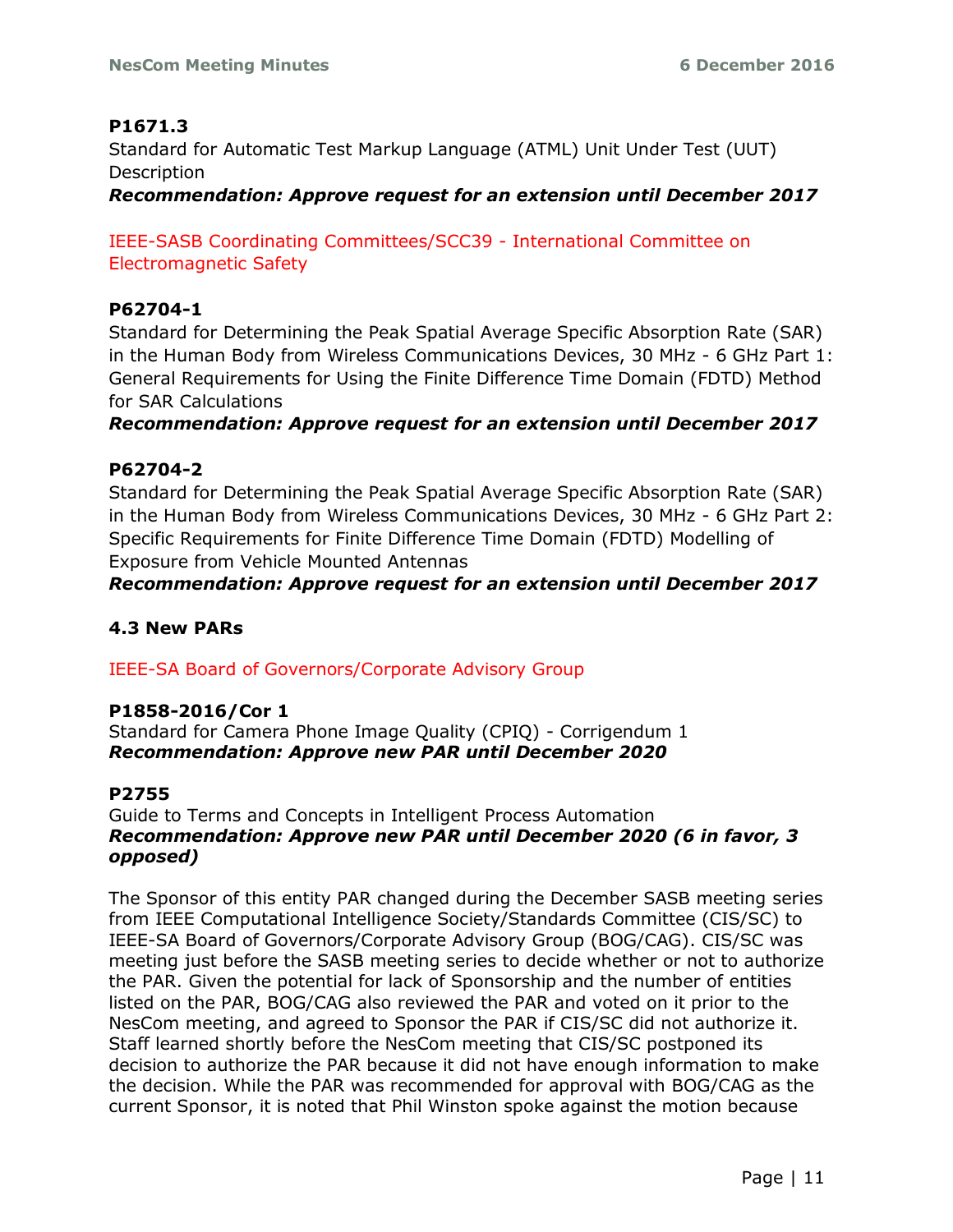there was not enough information provided from CIS/SC about why they postponed the decision.

IEEE Computer Society/LAN/MAN Standards Committee

## **P802.3cg**

Standard for Ethernet Amendment: Physical Layer Specifications and Management Parameters for 10 Mb/s Operation over Single Balanced Twisted-pair Cabling and Associated Power Delivery

#### *Recommendation: Approve new PAR until December 2020*

#### **P802.11ba**

Standard for Information Technology--Telecommunications and Information Exchange Between Systems Local and Metropolitan Area Networks--Specific Requirements Part 11: Wireless LAN Medium Access Control (MAC) and Physical Layer (PHY) Specifications Amendment: Wake-up Radio Operation *Recommendation: Approve new PAR until December 2020*

#### **P802.19.2**

Recommended Practice for Local and Metropolitan Area Networks - Part 19: Coexistence of Unlicensed Wireless Systems in a Vehicular Environment *Recommendation: Approve new PAR until December 2020*

IEEE Computer Society/Software & Systems Engineering Standards Committee

#### **P1012-2016/Cor 1**

Standard for System, Software and Hardware Verification and Validation - Corrigendum 1

## *Recommendation: Approve new PAR until December 2020*

#### **P7002**

Data Privacy Process *Recommendation: Approve new PAR until December 2020*

IEEE Computer Society/Standards Activities Board

#### **P3333.3**

Head Mounted Display (HMD) Based 3D Content Motion Sickness Reducing **Technology** 

*Recommendation: Approve new PAR until December 2020*

#### IEEE Computer Society/Test Technology

# **P1687.1**

Standard for the Application of Interfaces and Controllers to Access 1687 IJTAG Networks Embedded Within Semiconductor Devices *Recommendation: Approve new PAR until December 2020*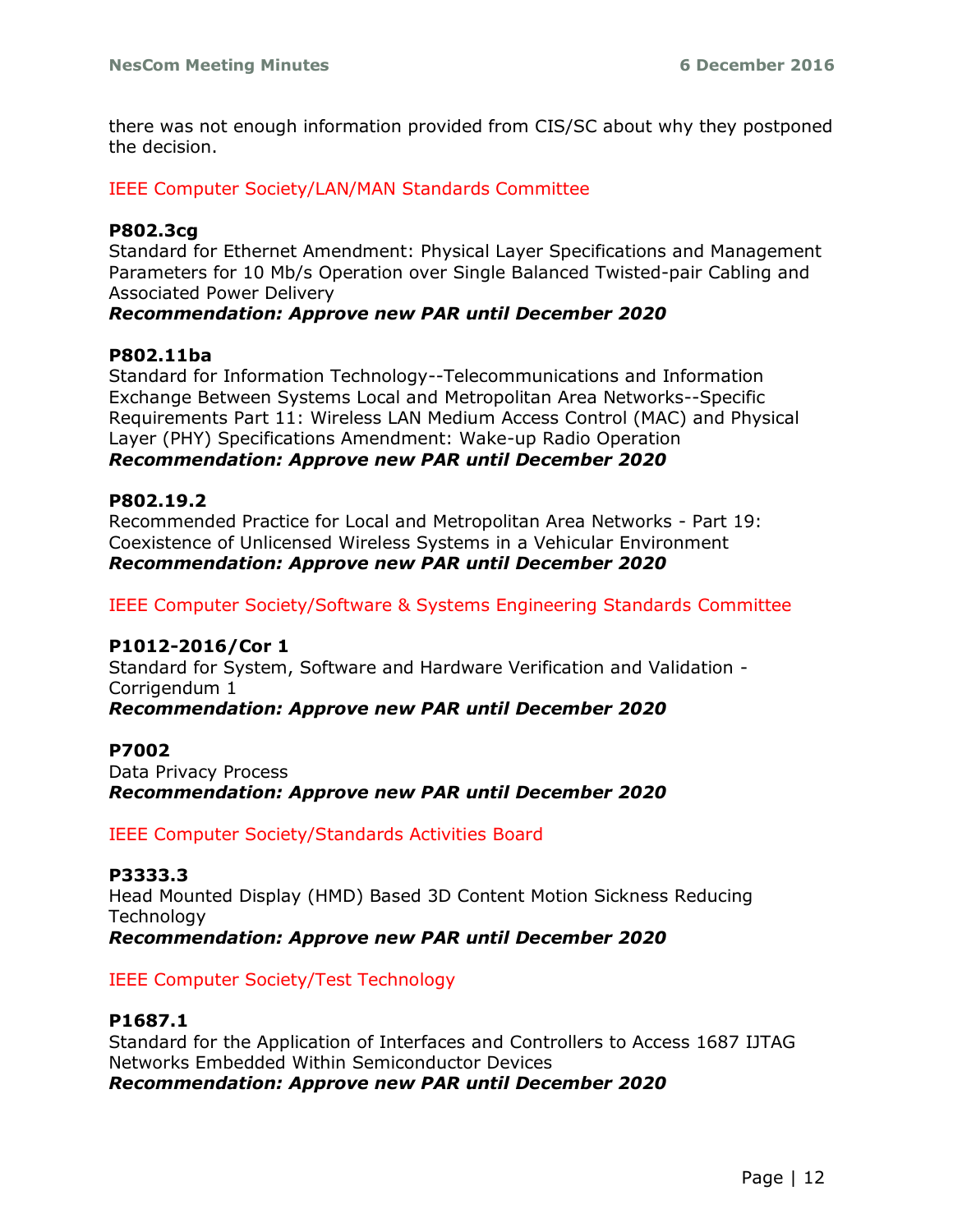# IEEE Consumer Electronics Society/Standards Committee

# **P2048.1**

Standard for Virtual Reality and Augmented Reality: Device Taxonomy and **Definitions** 

# *Recommendation: Approve new PAR until December 2020*

# **P2048.2**

Standard for Virtual Reality and Augmented Reality: Immersive Video Taxonomy and Quality Metrics

# *Recommendation: Approve new PAR until December 2020*

# **P2048.3**

Standard for Virtual Reality and Augmented Reality: Immersive Video File and Stream Formats *Recommendation: Approve new PAR until December 2020*

# **P2048.4**

Standard for Virtual Reality and Augmented Reality: Person Identity *Recommendation: Approve new PAR until December 2020*

#### **P2048.5**

Standard for Virtual Reality and Augmented Reality: Environment Safety *Recommendation: Approve new PAR until December 2020*

# IEEE Communications Society/Standards Development Board

# **P1922.1**

Standard for a method for calculating anticipated emissions caused by virtual machine migration and placement

# *Recommendation: Approve new PAR until December 2020*

# **P1922.2**

Standard for a Method to Calculate Near Real-Time Emissions of Information and Communication Technology Infrastructure *Recommendation: Approve new PAR until December 2020*

# **P1923.1**

Standard for Computation of Energy Efficiency Upper Bound for Apparatus Processing Communication Signal Waveforms *Recommendation: Approve new PAR until December 2020*

# **P1924.1**

Recommended Practice for Developing Energy Efficient Power-Proportional Digital Architectures

# *Recommendation: Approve new PAR until December 2020*

# **P1925.1**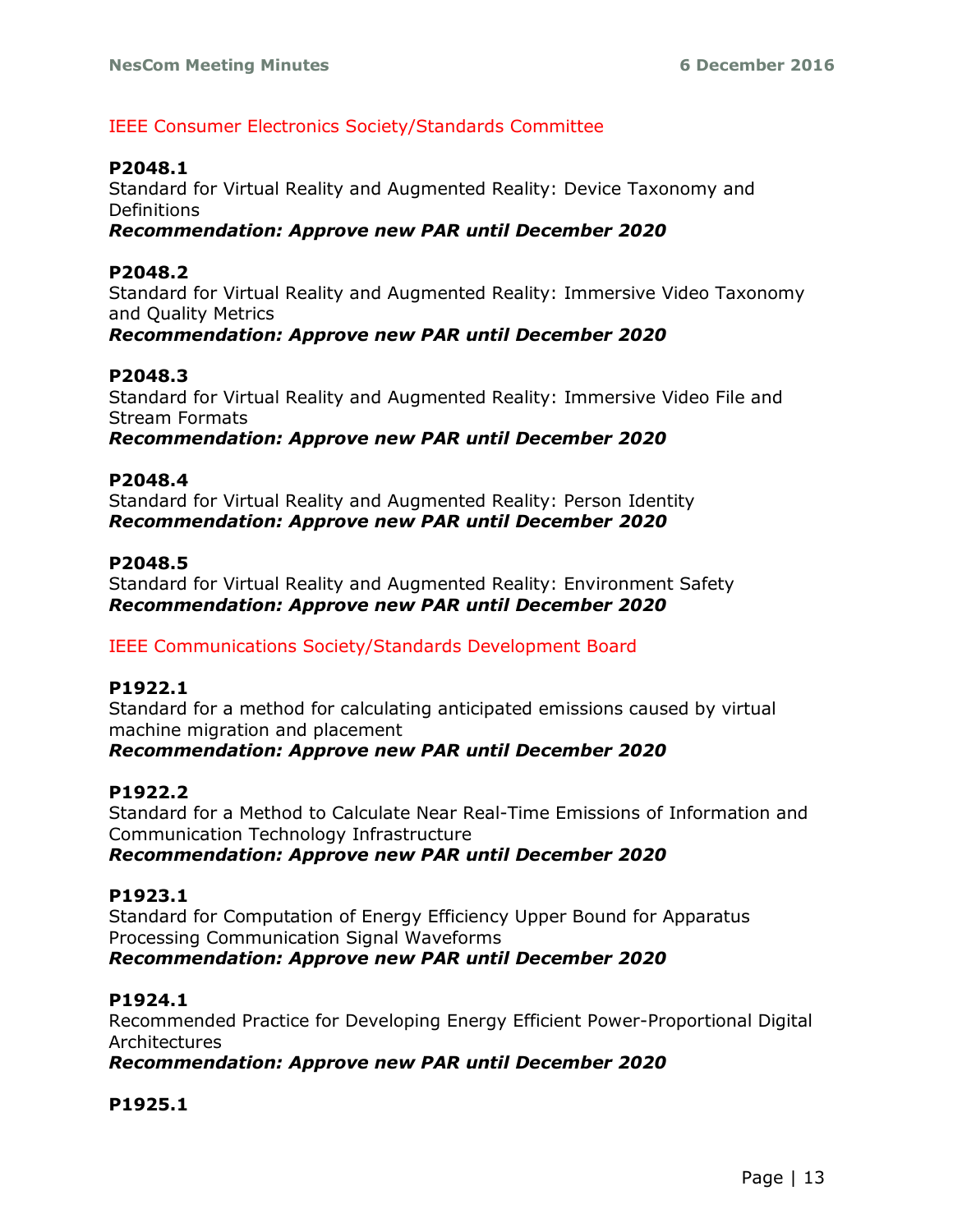Standard for Energy Efficient Dynamic Line Rate Transmission System *Recommendation: Approve new PAR until December 2020*

# **P1926.1**

Standard for a Functional Architecture of Distributed Energy Efficient Big Data Processing

# *Recommendation: Approve new PAR until December 2020*

# **P1927.1**

Standard for Services Provided by the Energy-efficient Orchestration and Management of Virtualized Distributed Data Centers Interconnected by a Virtualized Network

# *Recommendation: Approve new PAR until December 2020*

# **P1928.1**

Standard for a Mechanism for Energy Efficient Virtual Machine Placement *Recommendation: Approve new PAR until December 2020*

# **P1929.1**

An Architectural Framework for Energy Efficient Content Distribution *Recommendation: Approve new PAR until December 2020*

# **P1930.1**

Recommended Practice for Software Defined Networking (SDN) based Middleware for Control and Management of Wireless Networks *Recommendation: Approve new PAR until December 2020*

# **P1931.1**

Standard for an Architectural Framework for Real-time Onsite Operations Facilitation (ROOF) for the Internet of Things *Recommendation: Approve new PAR until December 2020*

IEEE Industry Applications Society/Petroleum & Chemical Industry

# **P841.1**

Standard for Process Industry--IE3, Severe-Duty, IP 56 Squirrel Cage Induction Motors--Up to and Including 370 kW *Recommendation: Approve new PAR until December 2020*

# IEEE Industry Applications Society/Technical Books Coordinating **Committee**

# **P3001.9**

Recommended Practice for the Design of Power Systems Supplying Lighting Systems in Commercial and Industrial Facilities *Recommendation: Approve new PAR until December 2020*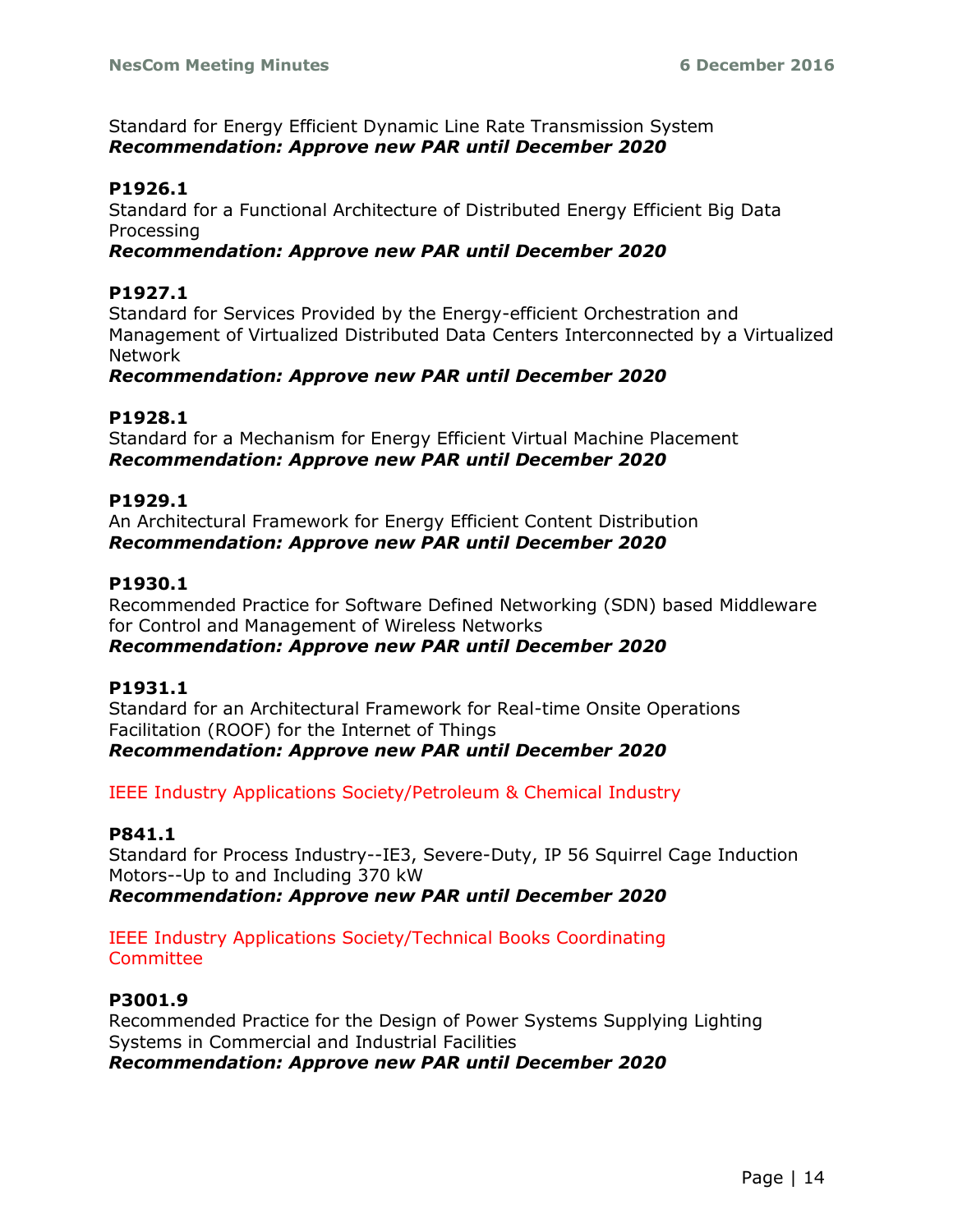IEEE Instrumentation and Measurement Society/TC9 - Sensor Technology

## **P1451-99**

Standard for Harmonization of Internet of Things (IoT) Devices and Systems *Recommendation: Approve new PAR until December 2020*

IEEE Instrumentation and Measurement Society/TC41 - Traffic Enforcement **Technologies** 

#### **P2450**

Standard for the Performance of Down-the-Road Radar Used in Traffic Speed Measurements

*Recommendation: Approve new PAR until December 2020*

IEEE Power and Energy Society/Energy Development & Power Generation

#### **P665**

Guide for Generating Station Grounding *Recommendation: Approve new PAR until December 2020*

IEEE Power and Energy Society/Power System Instrumentation and Measurements

#### **P510**

Guide for Electrical Safety in High-Voltage Testing *Recommendation: Approve new PAR until December 2020*

IEEE Power and Energy Society/Smart Buildings, Loads and Customer Systems

#### **P825**

Guide for Interoperability of Transactive Energy Systems with Electric Power Infrastructure (Building the Enabling Network for Distributed Energy Resources) *Recommendation: Approve new PAR until December 2020*

IEEE Power and Energy Society/Surge Protective Devices/Low Voltage

#### **PC62.220**

Guide for the Application of Surge Protective Devices for the Smart Grid *Recommendation: Approve new PAR until December 2020*

IEEE Power and Energy Society/Transformers

#### **P60214-1-57-131**

Standard Requirements for Tap Changers *Recommendation: Approve new PAR until December 2020*

IEEE Reliability Society/IEEE Reliability

**P1467**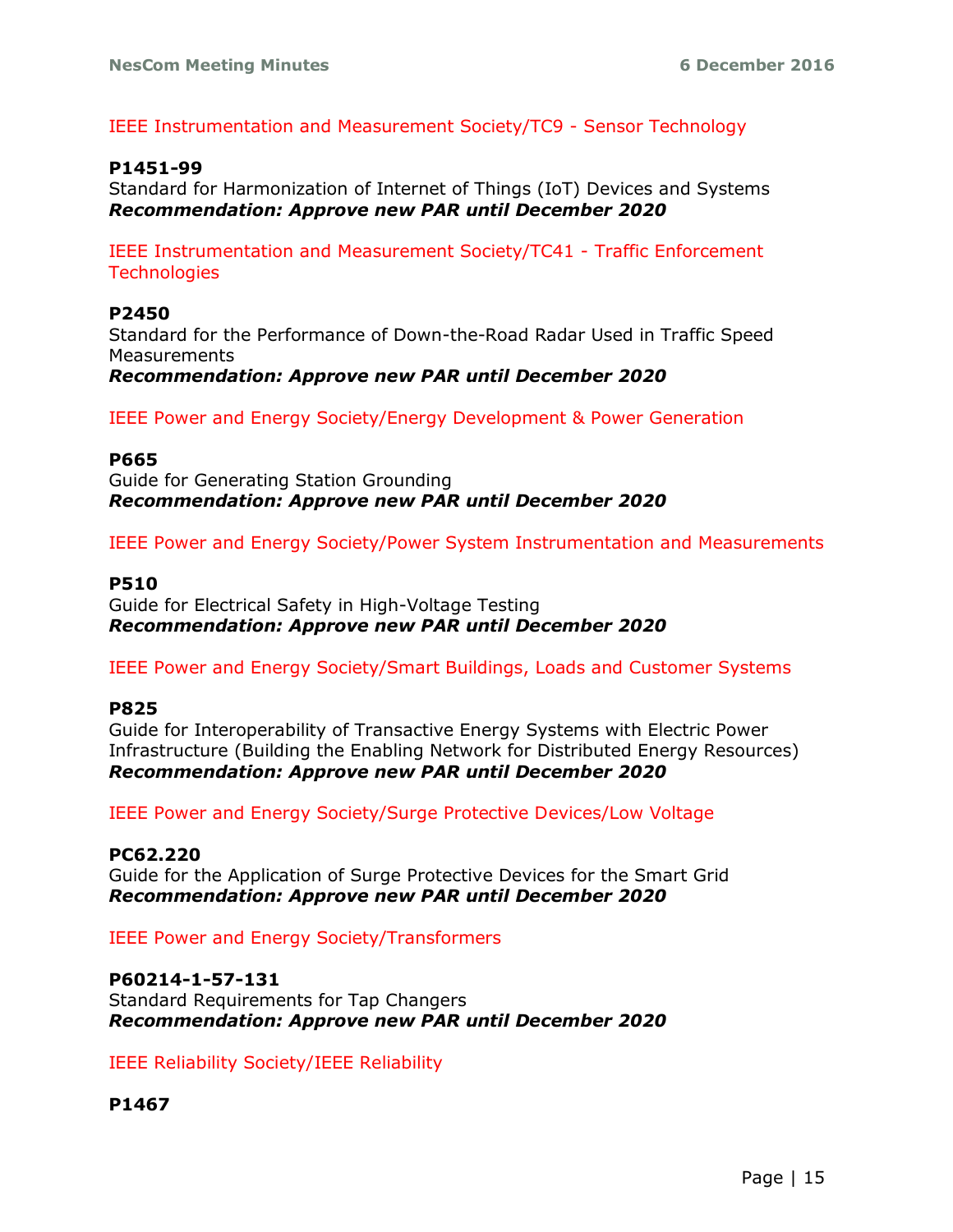Standard for Reliability Growth

*Recommendation: Conditionally approve new PAR until December 2020; contingent upon swapping current Scope and Purpose with each other. NB: The condition has been met.*

IEEE-SASB Coordinating Committees/SCC39 - International Committee on Electromagnetic Safety

# **P1528.5**

Recommended Practice for Determining the Power Density of the Electromagnetic Field Associated with Human Exposure to Mobile Devices and Network Equipment Operating Between 6 GHz and 100 GHz

*Recommendation: Approve new PAR until December 2020*

IEEE Vehicular Technology Society/Intelligent Transportation Systems

# **P1609.2.1**

Wireless Access in Vehicular Environments (WAVE) -- Certificate Management Interfaces for End-Entities *Recommendation: Approve new PAR until December 2020*

# **P7001**

Transparency of Autonomous Systems *Recommendation: Approve new PAR until December 2020*

# **4.4 PARs for the Revision of Standards**

IEEE Antennas and Propagation Society/Antennas and Propagation Standards Committee

# **P356**

Guide for Measurements of Electromagnetic Properties of Earth Media *Recommendation: Approve PAR for the revision of a standard until December 2020*

IEEE-SA Board of Governors/Corporate Advisory Group

# **P1858**

Standard for Camera Phone Image Quality (CPIQ) *Recommendation: Approve PAR for the revision of a standard until December 2020*

IEEE Computer Society/Software & Systems Engineering Standards Committee

# **P16085**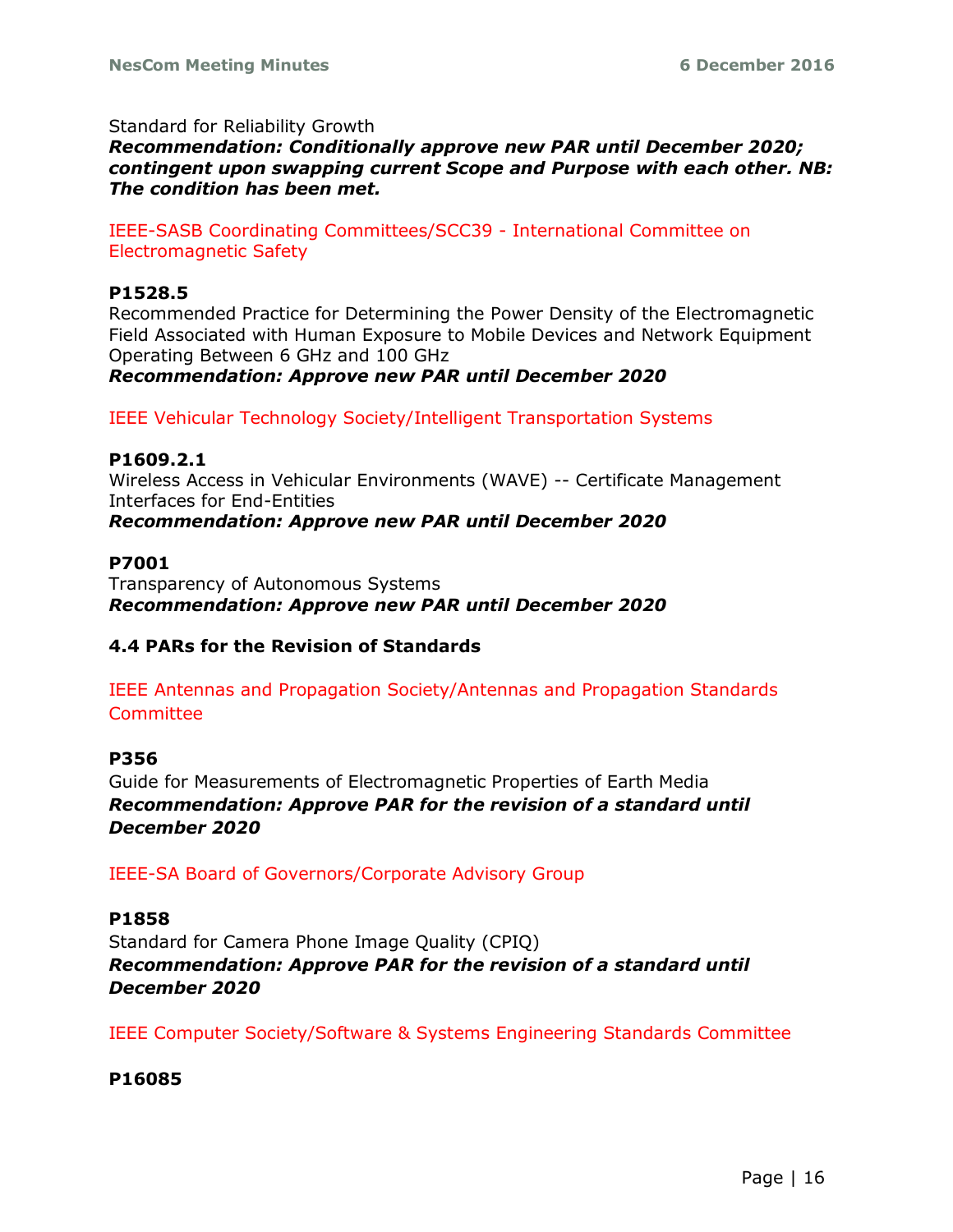ISO/IEC 16085:2006, Standard for Software Engineering - Software Life Cycle Processes - Risk Management

# *Recommendation: Approve PAR for the revision of a standard until December 2020*

# **P20000-1**

Information Technology -- Service Management -- Part 1: Service Management System Requirements

*Recommendation: Approve PAR for the revision of a standard until December 2020*

# **P24748-1**

Systems and Software Engineering - Life Cycle Management - Part 1: Guidelines for Life Cycle Management (P24748-1)

# *Recommendation: Approve PAR for the revision of a standard until December 2020*

# **P24748-2**

Systems and Software Engineering-- Life Cycle Management-- Part 2: Guidelines for the Application of ISO/IEC/IEEE 15288 (System Life Cycle Processes) *Recommendation: Approve PAR for the revision of a standard until December 2020*

# **P26515**

Systems and Software Engineering -- Developing Information for Users in an Agile Environment

*Recommendation: Approve PAR for the revision of a standard until December 2020*

# **P29148**

ISO/IEC/IEEE International Standard - Systems and Software Engineering -- Life Cycle Processes --Requirements Engineering

*Recommendation: Approve PAR for the revision of a standard until December 2020*

IEEE Industry Applications Society/Petroleum & Chemical Industry

# **P1580**

Recommended Practice for Marine Cable for Use on Shipboard and Fixed or Floating **Facilities** 

*Recommendation: Approve PAR for the revision of a standard until December 2020*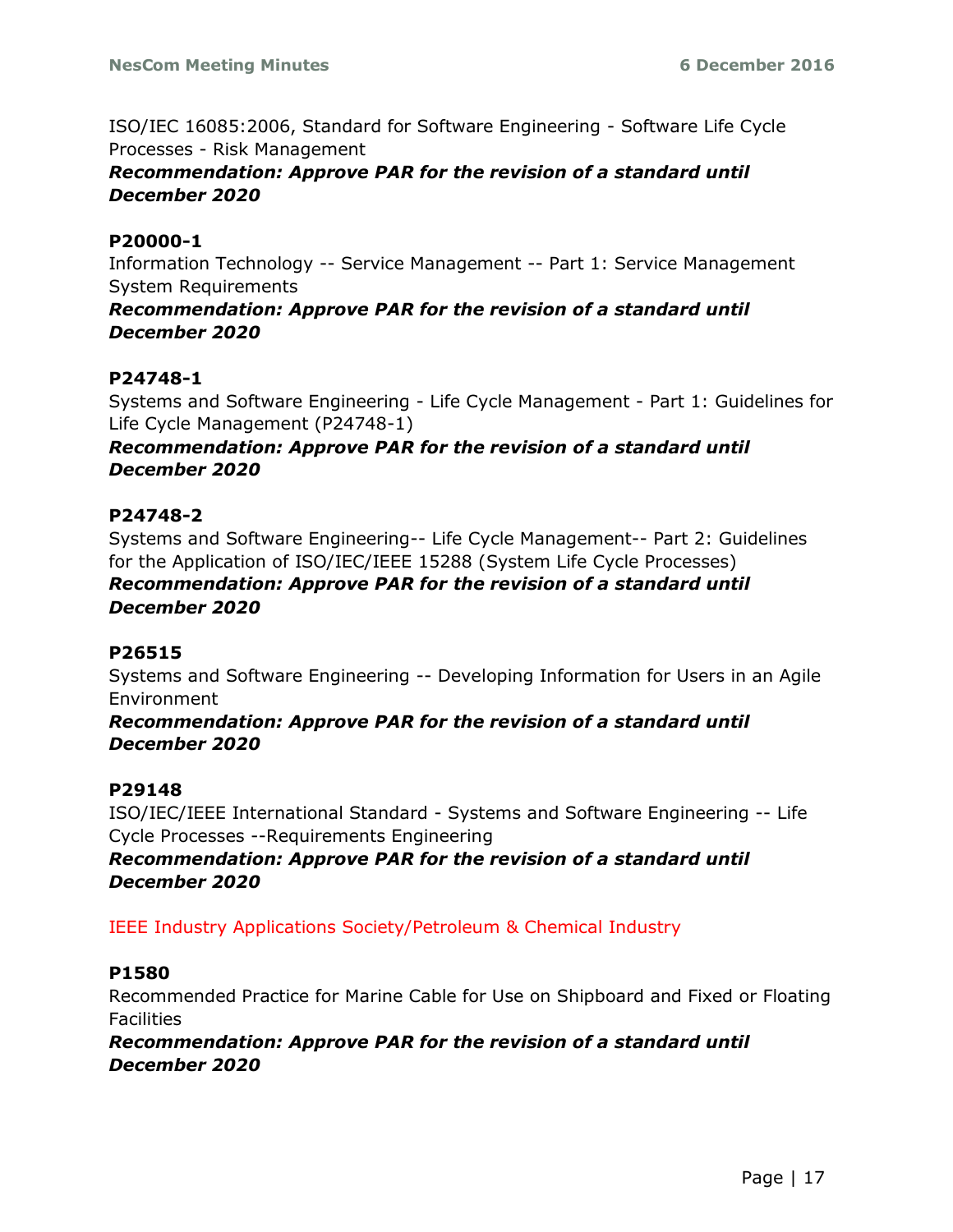# IEEE Power and Energy Society/Energy Development & Power Generation

#### **P1050**

Guide for Instrumentation and Control Equipment Grounding in Generating Stations *Recommendation: Approve PAR for the revision of a standard until December 2020*

IEEE Power and Energy Society/Electric Machinery

#### **P522**

Guide for Testing Turn Insulation of Form-Wound Stator Coils for Alternating-Current Electric Machines

*Recommendation: Approve PAR for the revision of a standard until December 2020*

IEEE Power and Energy Society/Insulated Conductors

#### **P495**

Guide for Testing Faulted Circuit Indicators *Recommendation: Approve PAR for the revision of a standard until December 2020*

# **P1120**

Guide for the Planning, Design, Installation, and Repair of Submarine Power Cable Systems

*Recommendation: Approve PAR for the revision of a standard until December 2020*

IEEE Power and Energy Society/Surge Protective Devices/High Voltage

# **PC62.21**

Guide for the Application of Surge Voltage Protective Equipment on AC Rotating Machinery 1000 Volts and Greater

*Recommendation: Approve PAR for the revision of a standard until December 2020*

IEEE Power and Energy Society/Substations

# **P1240**

Guide for the Evaluation of the Reliability of HVDC Converter Stations *Recommendation: Approve PAR for the revision of a standard until December 2020*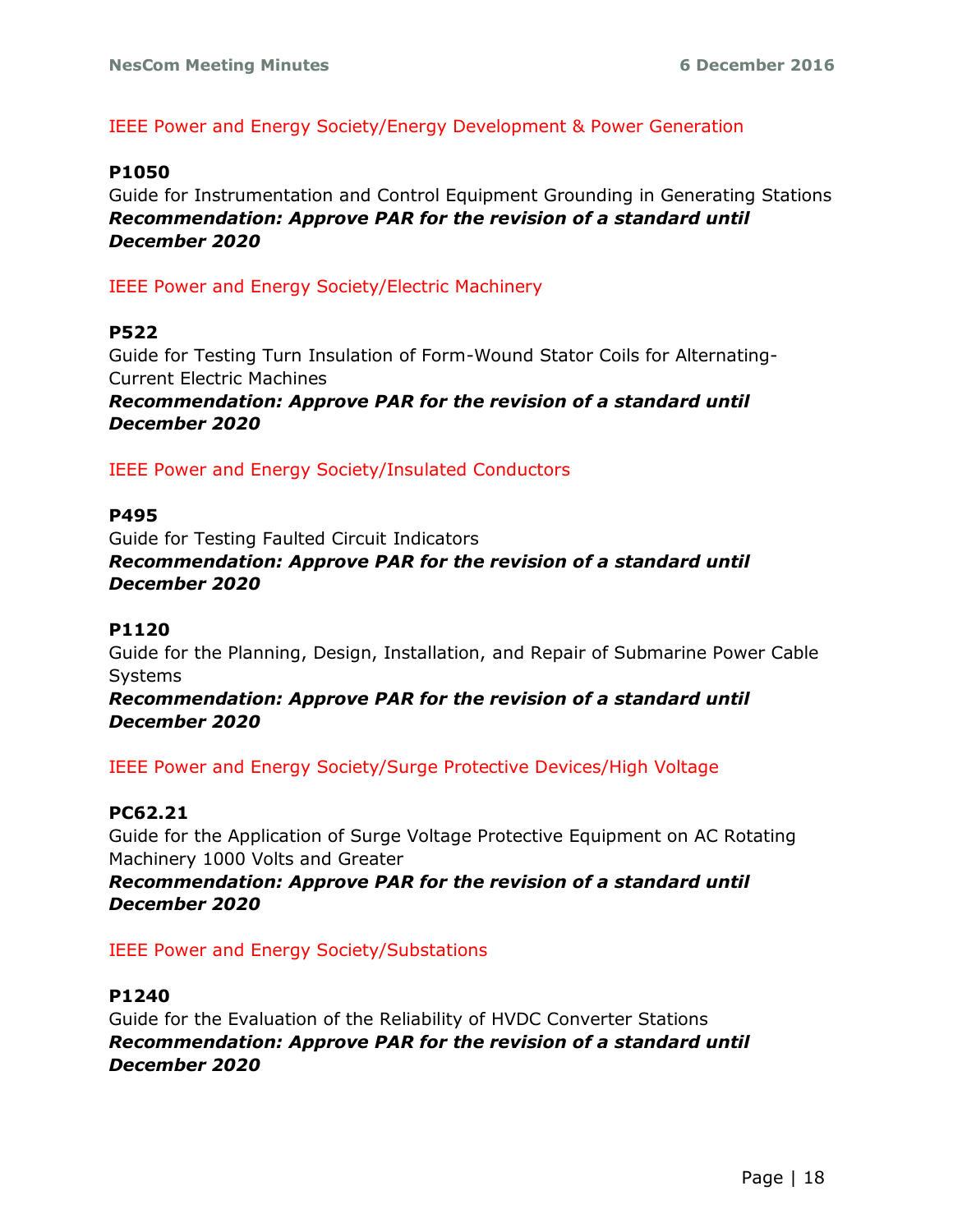# **P1378**

Guide for Commissioning High-Voltage Direct-Current (HVDC) Converter Stations and Associated Transmission Systems

*Recommendation: Approve PAR for the revision of a standard until December 2020*

IEEE Power and Energy Society/Switchgear

# **P62271-37-013**

IEEE/IEC International Standard for High-Voltage Switchgear and Controlgear -- Part 37-013: Alternating-Current Generator Circuit-Breakers

# *Recommendation: Approve PAR for the revision of a standard until December 2020*

IEEE-SASB Coordinating Committees/SCC20 - Test and Diagnosis for Electronic Systems

# **P1636.1**

Standard for Software Interface for Maintenance Information Collection and Analysis (SIMICA): Exchanging Test Results and Session Information via the eXtensible Markup Language (XML)

# *Recommendation: Approve PAR for the revision of a standard until December 2020*

# **P1641**

Standard for Signal and Test Definition *Recommendation: Approve PAR for the revision of a standard until December 2020*

IEEE-SASB Coordinating Committees/SCC39 - International Committee on Electromagnetic Safety

# **PC95.2**

Standard for Radio-Frequency Energy and Current-Flow Symbols *Recommendation: Defer PAR for the revision of a standard until the January NesCom meeting*

IEEE Vehicular Technology Society/Rail Transportation Standards Committee

# **P1474.1**

Standard for Communications-Based Train Control (CBTC) Performance and Functional Requirements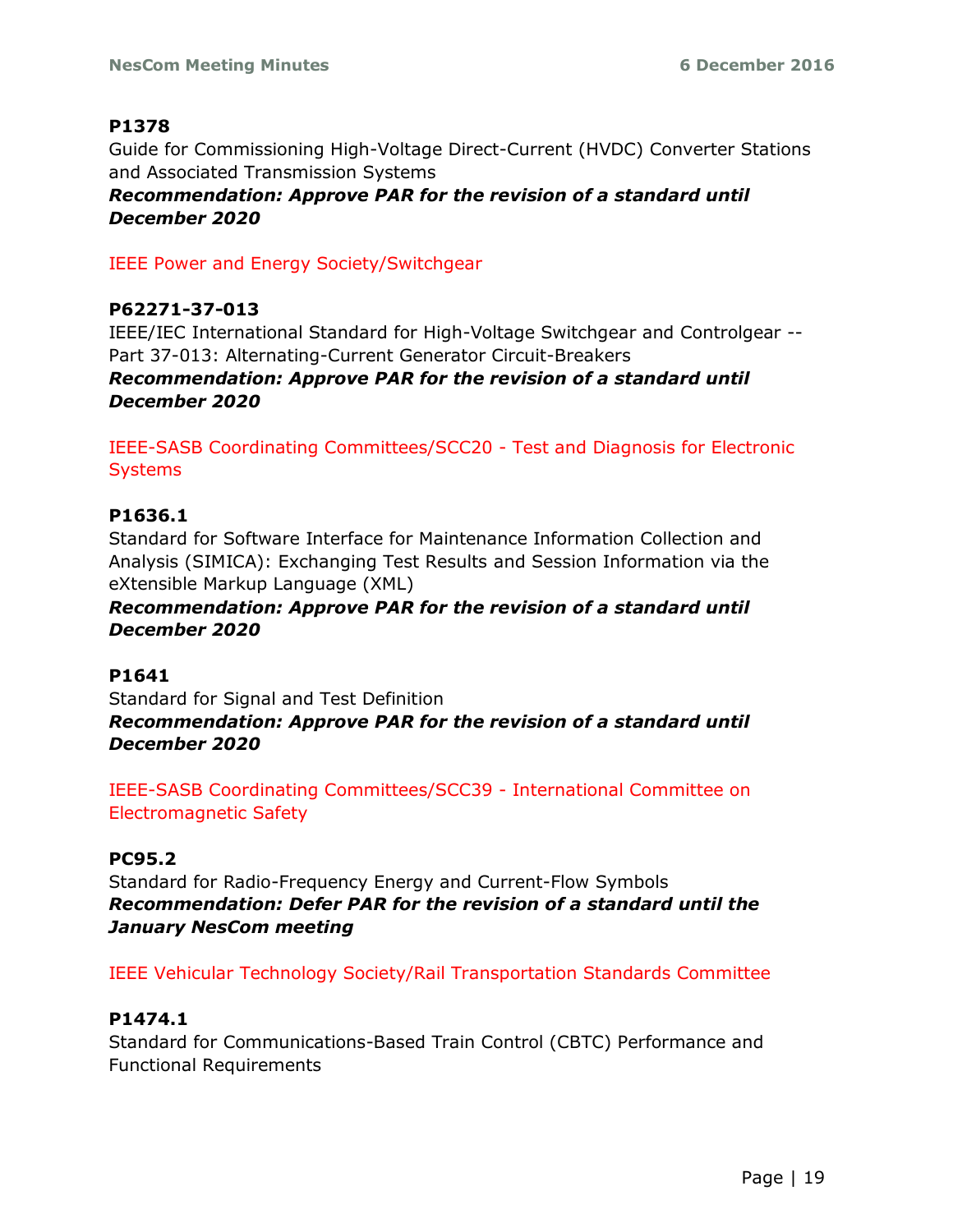# *Recommendation: Defer PAR for the revision of a standard until the January NesCom meeting*

# **5 OLD BUSINESS**

# **5.1 Report from the Ad Hoc on Project Authorization Dates and the Initial Ballot Start Date - Phil Winston**

Phil Winston reported that the Ad Hoc had a meeting and anticipated receiving data from staff to determine if there are trends that can be used as the basis for potential changes, but the data staff received was not useful for that yet.

Phil also noted that the recent change to the PAR form that added the statement, "Note: Usual minimum time between initial Sponsor ballot and submission to RevCom is 6 months" has helped to reduce the number of PARs with less than six months in between these two stages, and there have been less cases of an initial Sponsor ballot date being shown very close to when the PAR approval date would be. Phil restated the question about whether the IEEE-SA process is fully open if dates for initial ballot shown on the PAR are very close to potential PAR approval dates, because there may not be enough time to communicate about the project to everyone who may be interested in it, and in some cases, there is only the opportunity to join a Sponsor ballot group and object to material that was already accepted by the working group.

The report led to a broad discussion about several of the NesCom processes for PAR review and the NesCom Conventions. The point was raised that there are no checks and balances for dates written on the PAR, and whether NesCom should be reviewing the dates, but then the question was asked about whether NesCom should be only reviewing PARs for typos, which is also not seen as productive.

A NesCom motion was made to revisit the NesCom Conventions and review the NesCom processes in 2017. It was also agreed that information about these topics would be collected from the current NesCom members to form the basis of discussion in a new Ad Hoc to be formed in 2017.

The Ad Hoc on Project Authorization Dates and the Initial Ballot Start Date, Chaired by Phil, and including Matt Ceglia, Dorothy Stanley, and Lisa Weisser was disbanded with thanks.

# **Motion: NesCom will review the current NesCom Conventions and NesCom review process during 2017 and consider forming an Ad Hoc to recommend potential changes. Upon vote, the motion passed.**

**AI: Staff needs to determine if there is any action that needs to be taken when NesCom enables Working Groups to proceed even when doing so goes against the NesCom Conventions (e.g., When NesCom recommends approval of an extension request for a PAR entering its 9th year, while the**